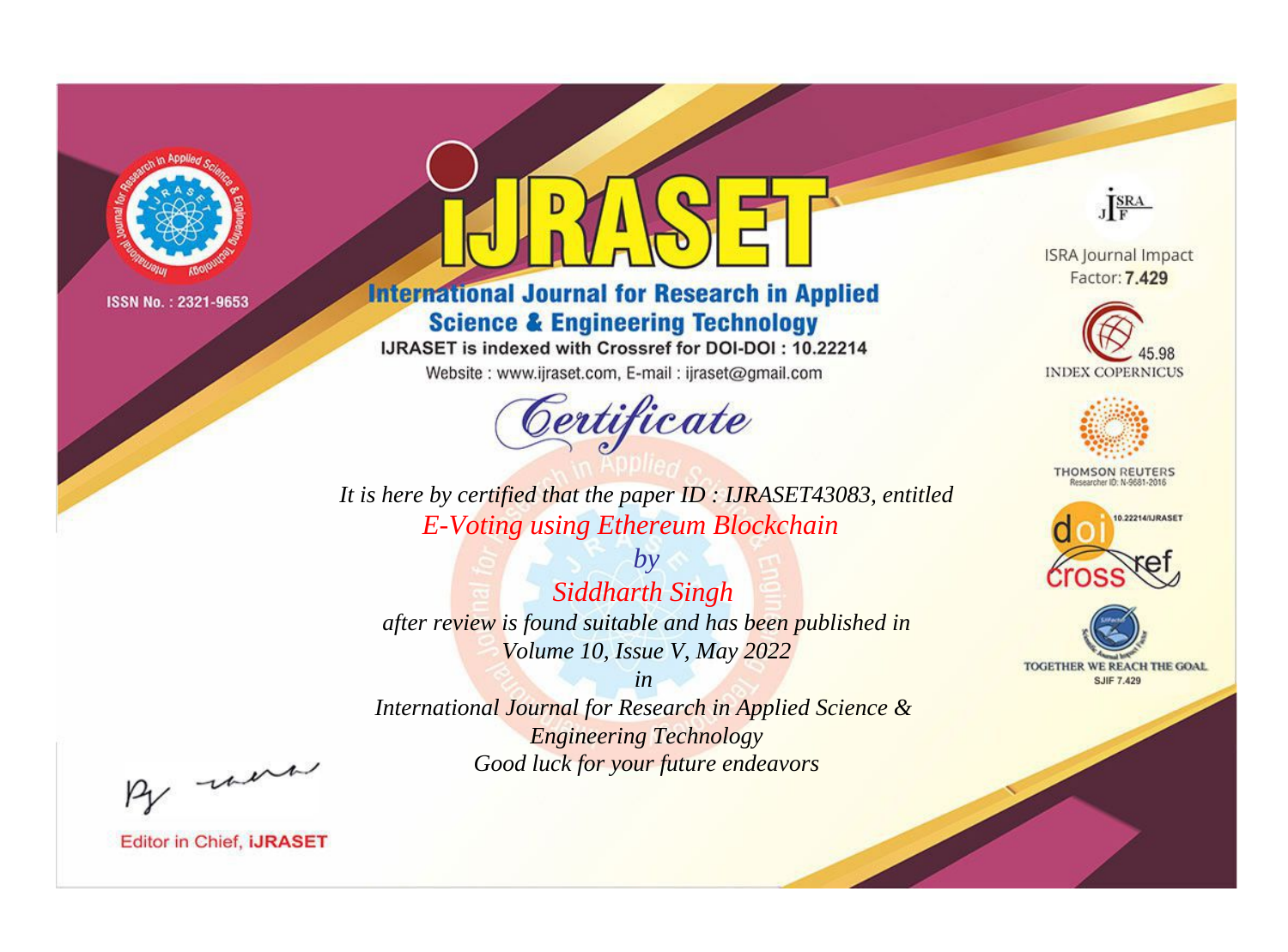

# **International Journal for Research in Applied Science & Engineering Technology**

IJRASET is indexed with Crossref for DOI-DOI: 10.22214

Website: www.ijraset.com, E-mail: ijraset@gmail.com



JERA

**ISRA Journal Impact** Factor: 7.429





**THOMSON REUTERS** 



TOGETHER WE REACH THE GOAL **SJIF 7.429** 

*It is here by certified that the paper ID : IJRASET43083, entitled E-Voting using Ethereum Blockchain*

*by Rohit Prasad after review is found suitable and has been published in Volume 10, Issue V, May 2022*

*in* 

*International Journal for Research in Applied Science & Engineering Technology Good luck for your future endeavors*

By morn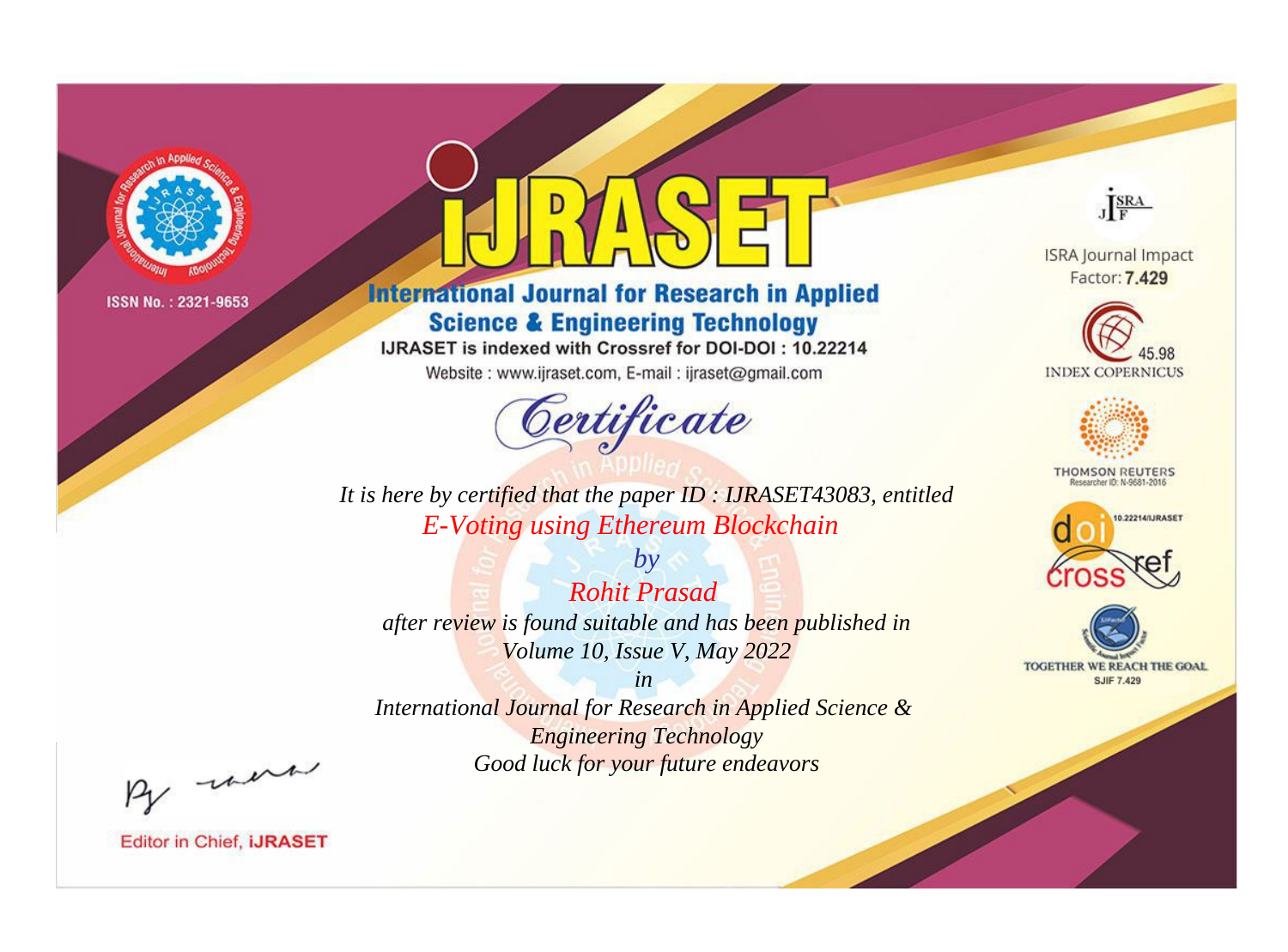

# **International Journal for Research in Applied Science & Engineering Technology**

IJRASET is indexed with Crossref for DOI-DOI: 10.22214

Website: www.ijraset.com, E-mail: ijraset@gmail.com



JERA **ISRA Journal Impact** 

Factor: 7.429





**THOMSON REUTERS** 



TOGETHER WE REACH THE GOAL **SJIF 7.429** 

*It is here by certified that the paper ID : IJRASET43083, entitled E-Voting using Ethereum Blockchain*

*by Usha Dhankhar after review is found suitable and has been published in Volume 10, Issue V, May 2022*

*in* 

*International Journal for Research in Applied Science & Engineering Technology Good luck for your future endeavors*

By morn